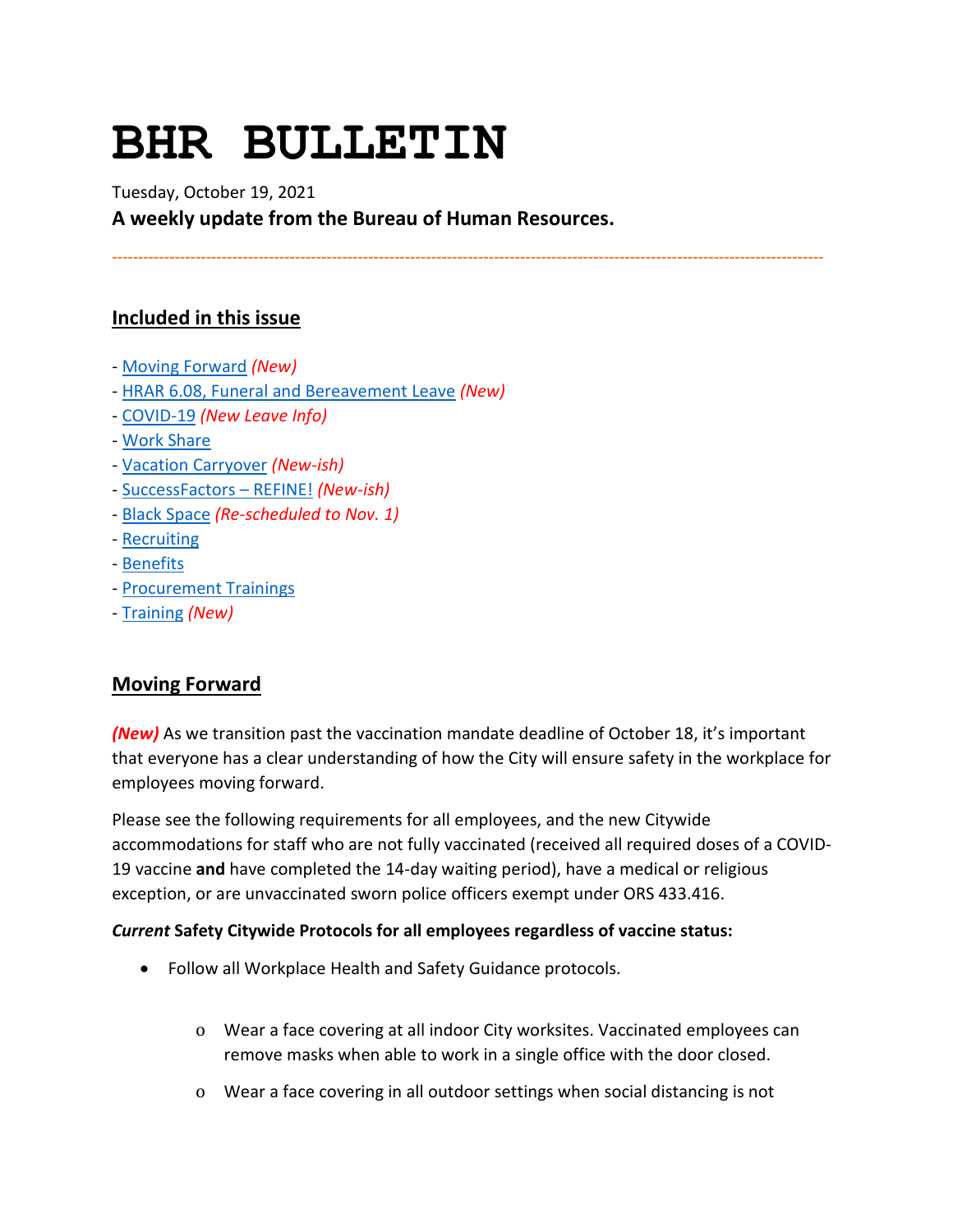possible.

- o Frequently wash your hands.
- o Complete the daily [Health Assessment Survey | Portland.gov](https://www.portland.gov/health-assessment) prior to reporting to a City facility.
- o Stay home when you're sick.
- Follow any Bureau-specific safety protocols issued by a Bureau Director.
- Link to guidance at [https://www.portlandoregon.gov/bhr/81288.](https://www.portlandoregon.gov/bhr/81288)

#### **Effective no later than Monday, Oct. 25, additional NEW Citywide requirements** for

employees who are not fully vaccinated and have a temporary accommodation during the final 14-day waiting period, have a medical or religious exception, or are unvaccinated sworn police officers exempt under ORS 433.416:

- Wear a **KN95** face covering at all indoor City worksites, at all times of the day or night, regardless of whether you can work in a single office with the door closed or in a City vehicle.
- As soon as the face covering is issued, it must be worn.
- To the extent possible, each person shall take additional precaution by social distancing during break and lunch periods, such as taking staggered breaks and lunches when approved by a supervisor, having one person at a time in a break room, taking breaks outside, etc.
- In all City-owned congregated live/work spaces, unvaccinated employees shall be required to eat in their individual living spaces (in a fire station) or otherwise separated from other employees, such as eating outside.
- All unvaccinated employees will be fitted for an N95 respirator (if not already provided one) in the next few weeks and may be asked to wear it in lieu of the KN95 when social distancing is not possible, like when you are required to be on an emergency repair in close confinement.
- Abide by any other safety precautions as required by each employee's bureau.
- The City's intent is to implement both detection and prevention strategies, which will include testing and become part of the requirements for unvaccinated employees once all protocols are established. We expect to have testing in the coming weeks. The City reserves the right to reconsider, alter, or change any of these requirements and will provide employees with notice of such changes.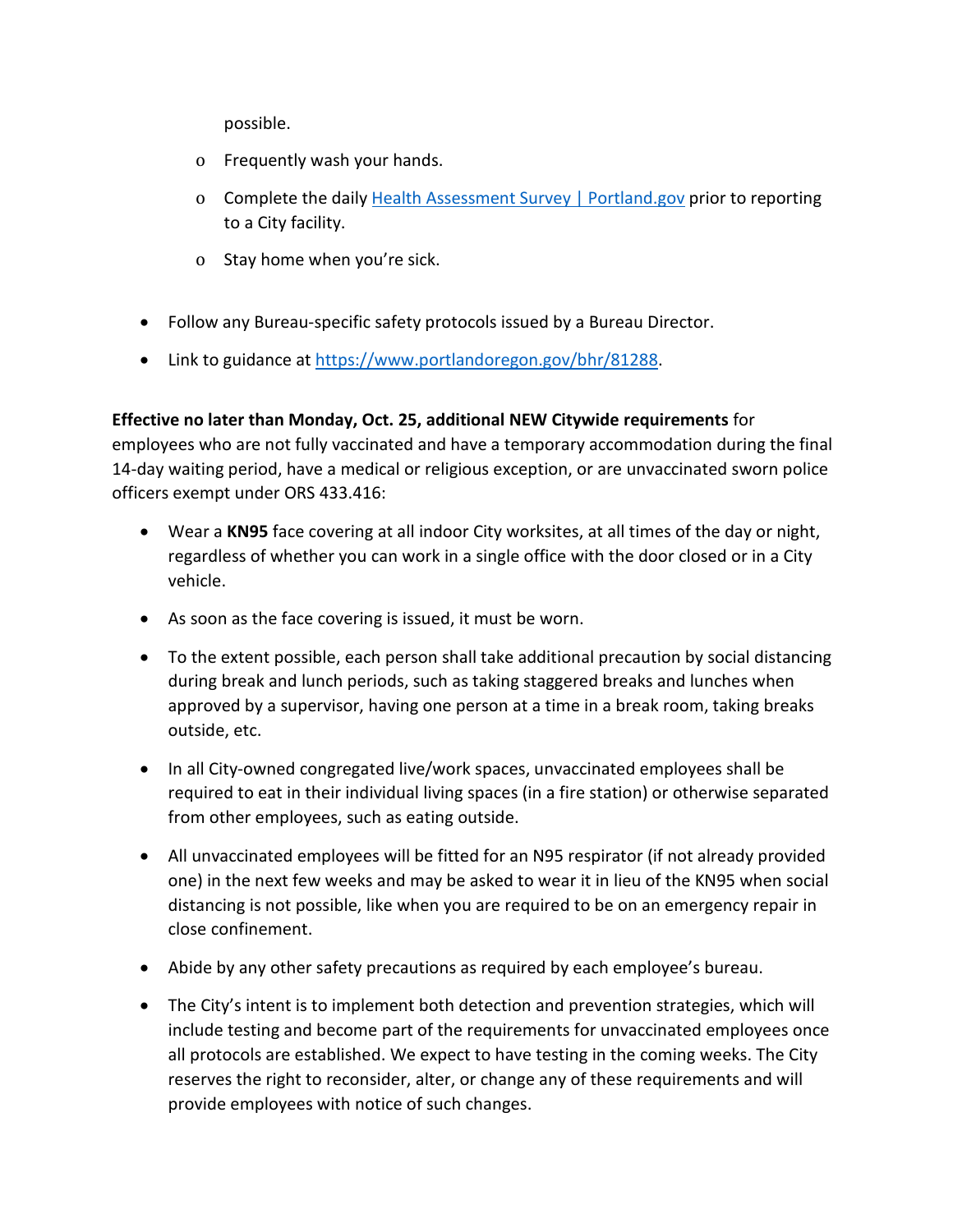If you have concerns that another City employee is failing to comply with these requirements within your workgroup or otherwise, or if you witness any other situation which gives rise to a safety concern, please direct those concerns to your manager, supervisor, even beyond your usual chain of command, or your bureau's assigned HR Business Partner. The City will strictly enforce these requirements, up to and including termination for failure to comply.

Please be mindful that everyone's situation is unique to them, and that each of us plays a role in how we move forward as the City that works.

# <span id="page-2-0"></span>**HRAR 6.08, Funeral and Bereavement Leave**

*(New)* On Wednesday, Oct. 13, Council voted to approve a significant update to HRAR 6.08 Funeral and Bereavement Leave. The proposed update was presented to Council in support of affinity groups who brought necessary revisions forward.

First, more inclusive language was added, removing the gendered binary language -- saying parent or child instead of mother or daughter, adding relationships of "close affinity" so more families are included, and all families are included regardless of being biological or not.

Secondly, pregnancy loss was added to the policy. Miscarriage, stillbirth, and other loss (including fertility treatment loss and medical termination) are now covered, because no matter the loss, there is physical and psychological pain. Employees are now supported with paid time off to grieve.

Thank you to the City's affinity groups for the work you did to align this rule with the City's core values. You are appreciated.

[Read the ordinance here.](https://www.portland.gov/council/documents/ordinance/passed/190580)

# <span id="page-2-1"></span>**COVID-19**

**COVID-19 Leave for Non-Represented, DCTU, PROTEC17 and LiUNA Represented Employees**

*(New)* On Sept. 20, 2021, the City and non-public safety labor unions signed a letter of agreement to bargain impacts of the City's vaccine mandate. Part of this agreement includes additional sick leave of up to 80 hours for qualified COVID-19 related reasons (listed below) between July 1, 2021 and June 30, 2022.

Non-represented, as well as DCTU, PROTEC17 and LiUNA represented employees must request this leave/time off utilizing your bureau's current process for leave requests. When requesting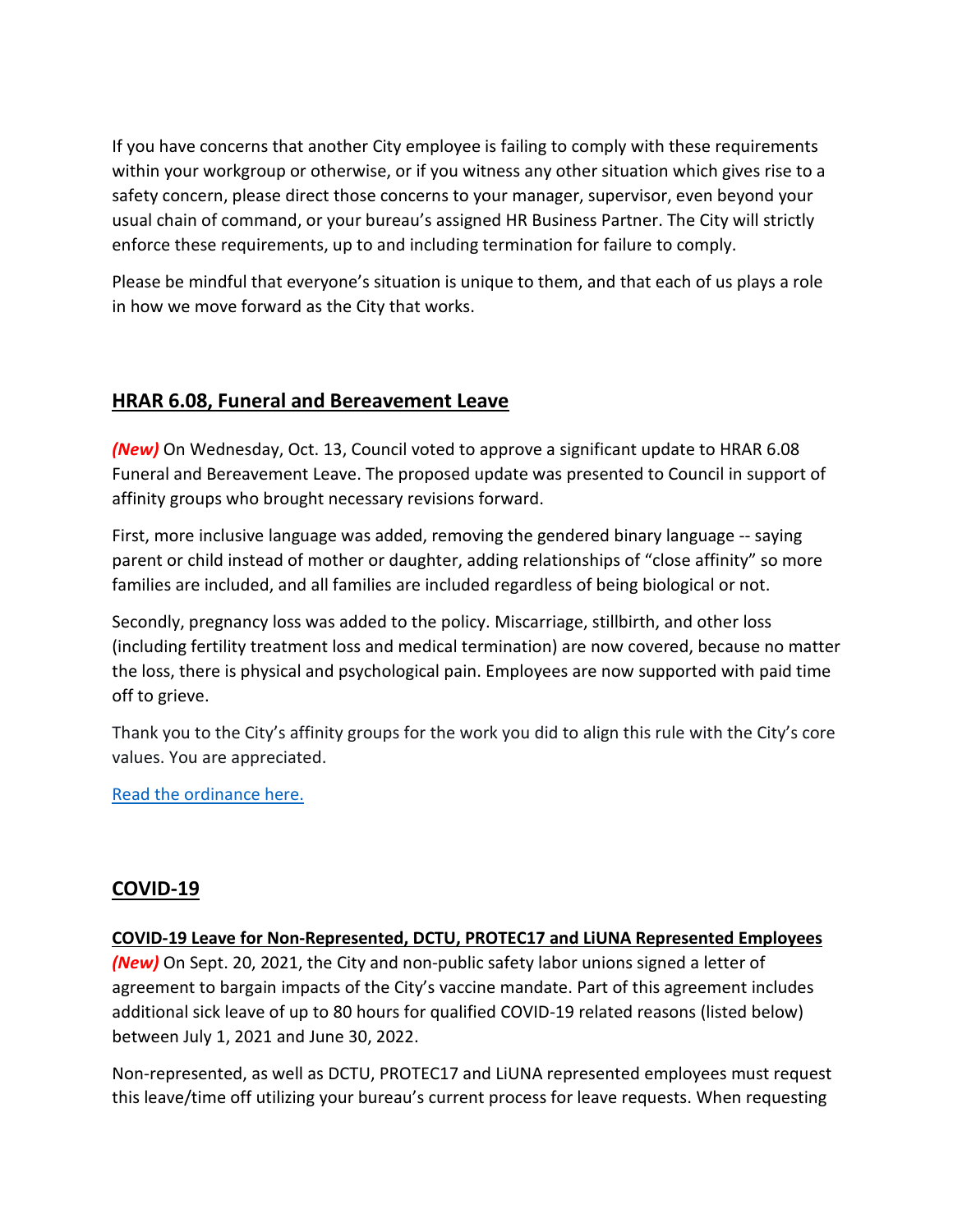COVID-19 Emergency Paid Sick Leave through the ESS leave request system, select the leave type "other," and enter **EPSL** (or **EPSM** if used to care for a family member) in the comment section. Requests will be reviewed by your manager/supervisor, like other requests.

Once approved, use **EPSL** (or **EPSM** if used to care for a family member) as the absence type on your timesheet. When you certify your timesheet, you are verifying that the time is only being used for one of the qualifying reasons listed below. No additional forms are required.

If you have taken time off for one of these reasons after July 1, 2021, you will need to submit or modify a corresponding leave request. When approved, work with your bureau timekeeper to update your timesheet retroactively.

Employees can use COVID-19 EPSL/EPSM leave if they are:

- 1. advised to quarantine related to COVID-19
- 2. experiencing symptoms of COVID-19 and seeking a medical diagnosis (including, but not limited to, obtaining a COVID-19 test or telehealth visit)
- 3. providing care for an impacted individual subject to quarantine or experiencing symptoms of COVID-19
	- a. Individual is defined as an immediate family member, roommate, or a similar person with whom the employee has a relationship that creates an expectation that the employee would care for the person in a quarantine or self-quarantine situation, and that individual depends on you for care during the quarantine or self-quarantine.
- 4. caring for your child whose school or place of care is closed or unavailable due to COVID-19 related reasons
- 5. taking time off to receive the vaccine or boosters (if the time off exceeds the following)
	- b. Employees may use up to two hours of regular, paid time to get a vaccination, whether on or off duty. These hours are recorded as regular paid hours on the timesheet; therefore, time entry is only required for positive pay employees or hours outside of an employee's work schedule.
	- c. For COVID-19 vaccinations that require two doses, each employee may be granted up to two hours paid time off for each dose.
	- d. Employees must submit a time request with the time type "other" and note "vaccine" in the comment section.
- 6. recovering from adverse side effects of the vaccine (adverse side effects or allergic reactions which require medical treatment may be filed as a workers' comp claim; EPSL and a workers' comp claim cannot be used concurrently for the same dates)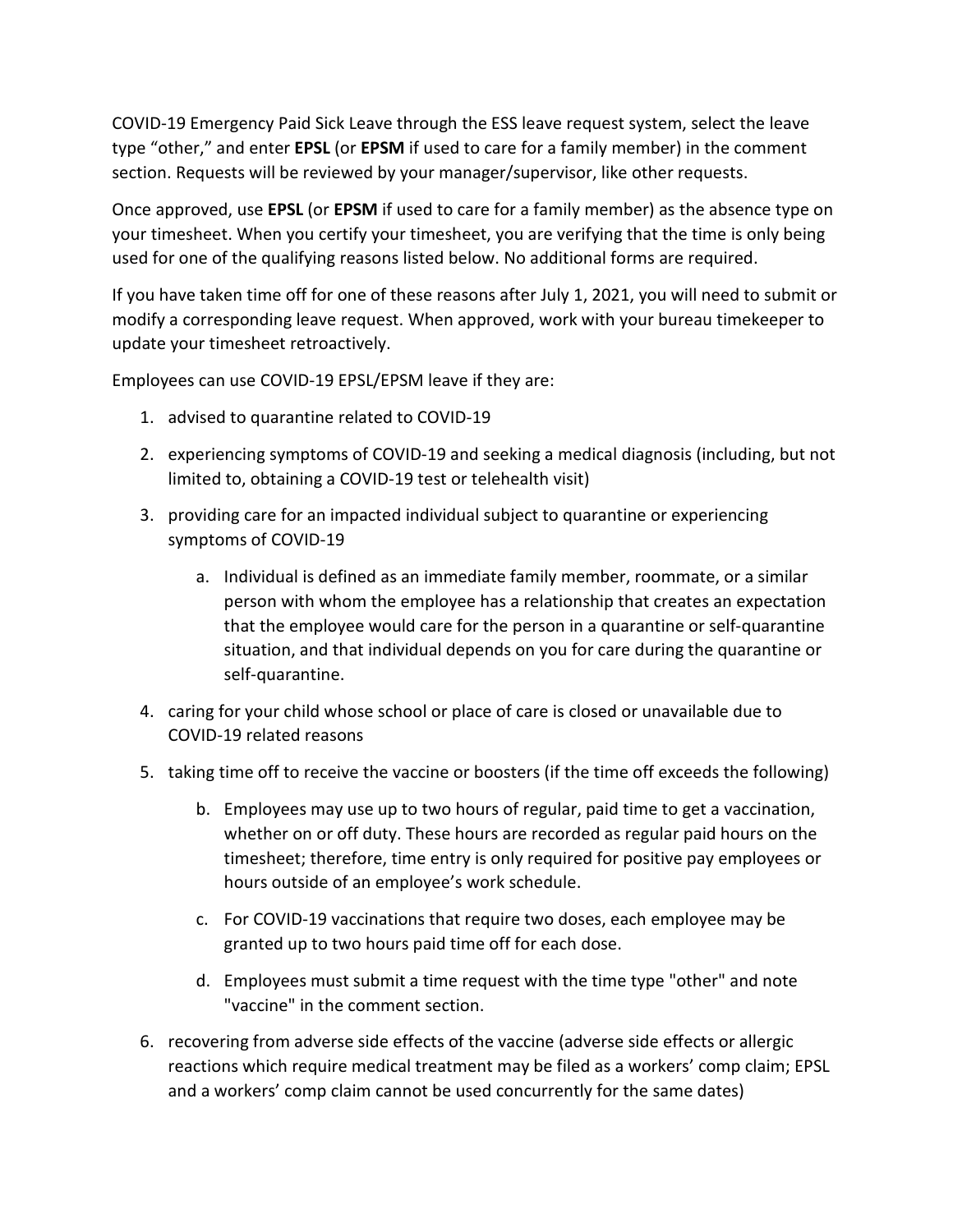#### *(New)* **Popular Question:**

# **Can I use the new COVID-19 Emergency Paid Sick Leave for a travel-related quarantine? Answer:** No, that is not a qualifying reason. The quarantine must prevent an employee from being able to work, if work is available -- such as due to being exposed to someone who tested positive for COVID-19, or being advised by a healthcare provider to self-quarantine.

# **COVID-19 Vaccinations**

Please submit vaccination questions to [Joel.Michels@portlandoregon.gov.](mailto:Joel.Michels@portlandoregon.gov) Answers will be provided in the following week's BHR Bulletin an[d a compiled list is posted here.](https://www.portlandoregon.gov/bhr/article/796480)

The information provided is taken from the Centers for Disease Control and Prevention [\(CDC\)](https://www.cdc.gov/coronavirus/2019-ncov/vaccines/index.html) and Oregon Health Authority [\(OHA\)](https://covidvaccine.oregon.gov/) resources with input from our own Joel Michels, Nurse Practitioner, Occupational Health and Well-being Program Manager.

# **Q:** Do I need a booster shot?

**A:** Studies show that after getting vaccinated against COVID-19, **protection against the virus may decrease** over time and be less able to protect against the Delta variant. Although COVID-19 vaccination for adults 65 years and older remains effective in preventing severe disease, [recent data](https://www.cdc.gov/vaccines/acip/meetings/downloads/slides-2021-9-23/03-COVID-Oliver.pdf) suggest vaccination is less effective at preventing infection or milder illness with symptoms. Emerging evidence also shows that among healthcare and other frontline workers, vaccine effectiveness against COVID-19 infections is decreasing over time. This lower effectiveness is likely due to the combination of decreasing protection as time passes since getting vaccinated (e.g., waning immunity) as well as the greater infectiousness of the Delta variant.

Data from a small clinical trial show that a Pfizer-BioNTech **booster shot increased the immune response** in trial participants who finished their primary series six months earlier. With an increased immune response, people should have improved protection against COVID-19, including the Delta variant.

# **Q:** Who is eligible for a booster now?

**A:** COVID-19 Vaccine booster shots are available for the following Pfizer-BioNTech vaccine recipients who completed their initial series at least six months ago and are:

- 65 years and older
- Age 18+ who live in [long-term care settings](https://www.cdc.gov/coronavirus/2019-ncov/vaccines/booster-shot.html#long-term-care)
- Age 18+ who have [underlying medical conditions](https://www.cdc.gov/coronavirus/2019-ncov/need-extra-precautions/people-with-medical-conditions.html)
- Age 18+ who work in [high-risk settings](https://www.cdc.gov/coronavirus/2019-ncov/vaccines/booster-shot.html#HighRisk)
- Age 18+ who [live in high-risk settings](https://www.cdc.gov/coronavirus/2019-ncov/vaccines/booster-shot.html#HighRisk)

**Q:** What should people who received Moderna or Johnson & Johnson's Janssen (J&J/Janssen) vaccine do?

**A:** The Advisory Committee on Immunization Practices (ACIP) and CDC's recommendations are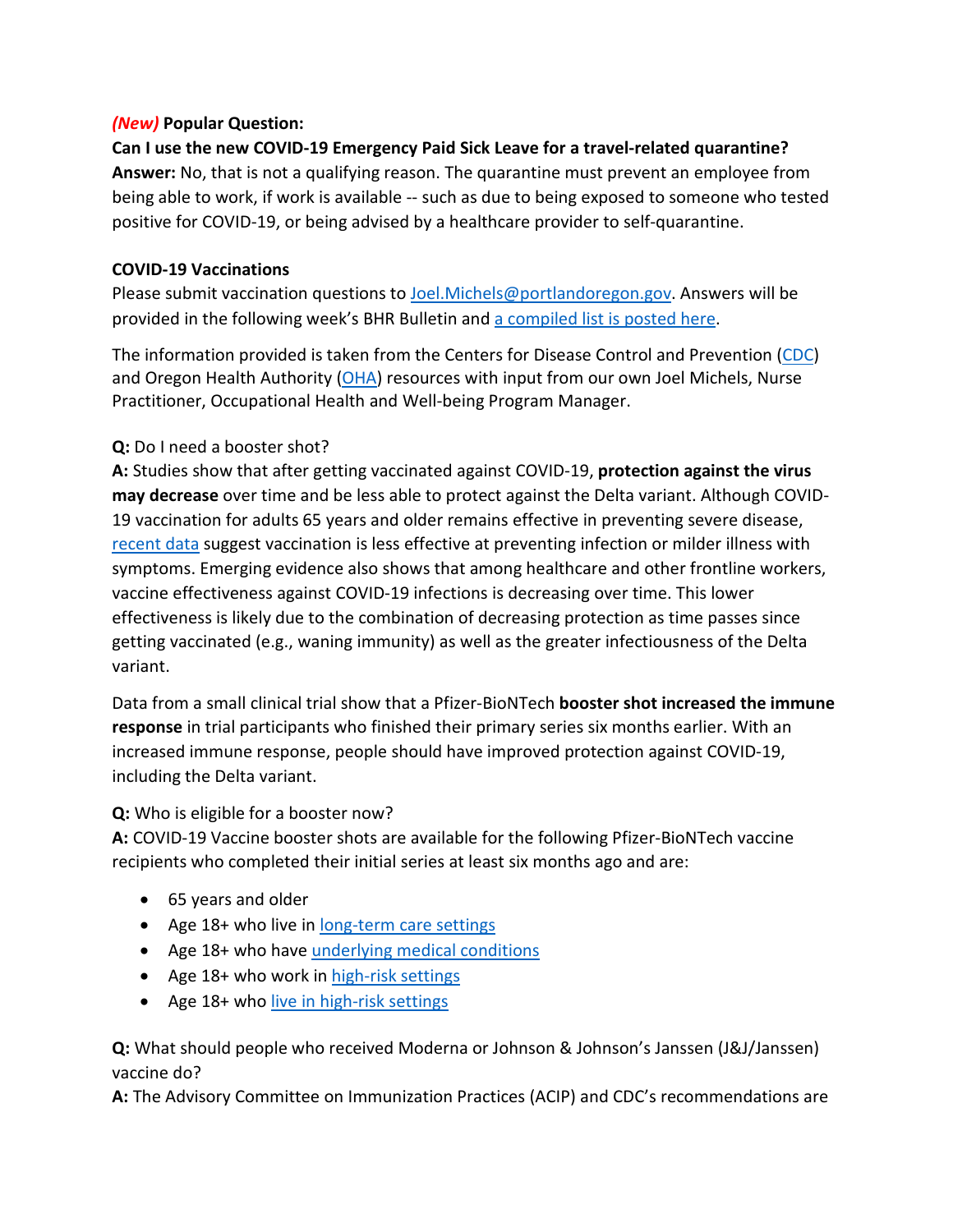bound by what the U.S. Food and Drug Administration's (FDA) [authorization](https://www.fda.gov/news-events/press-announcements/fda-authorizes-booster-dose-pfizer-biontech-covid-19-vaccine-certain-populations) allows. Currently, the Pfizer-BioNTech booster authorization only applies to people whose primary series was Pfizer-BioNTech vaccine. People in the recommended groups who got the Moderna or J&J/Janssen vaccine will likely need a booster shot. More data on the effectiveness and safety of Moderna and J&J/Janssen booster shots are expected soon. With those data in hand, CDC will keep the public informed with a timely plan for Moderna and J&J/Janssen booster shots.

**Q:** What are the risks to getting a booster shot?

**A:** So far, [reactions reported](https://www.cdc.gov/vaccines/acip/meetings/downloads/slides-2021-9-23/03-COVID-Oliver.pdf) after getting the Pfizer-BioNTech booster shot were similar to that of the 2-shot primary series. Fatigue and pain at the injection site were the most reported side effects, and overall, most side effects were mild to moderate. However, as with the 2-shot primary series, [serious side effects are rare,](https://www.cdc.gov/coronavirus/2019-ncov/vaccines/safety/safety-of-vaccines.html) but may occur.

**Q:** Am I still considered "fully vaccinated" if I don't get a booster shot?

**A:** Yes. Everyone is still considered fully vaccinated two weeks after their second dose in a 2 shot series, such as the Pfizer-BioNTech or Moderna vaccines, or two weeks after a single-dose vaccine, such as the J&J/Janssen vaccine.

Next week we will continue to answer questions related to COVID-19 vaccinations. The intent of the information is to help you make an informed decision about vaccination. If you have questions, please send them to [Joel.Michels@portlandoregon.gov.](mailto:Joel.Michels@portlandoregon.gov)

[The City's COVID-19 Response page is available here.](https://www.portlandoregon.gov/bhr/index.cfm?&c=81055)

#### **Safety Net Program**

The Safety Net Program offers support options for employees and budget-constrained bureaus, addressing needs brought on by COVID-19. Tools have been created to provide bureauapproved flexible leave options to employees during national- and state-declared emergencies. Details can be found on the BHR Safety Net page at [https://www.portlandoregon.gov/bhr/81209.](https://www.portlandoregon.gov/bhr/81209)

# <span id="page-5-0"></span>**Work Share**

Updates to the City's Work Share FAQ can be found here: [Work Share Program FAQ 06-08-2021](https://www.portlandoregon.gov/bhr/article/761976)  [\(portlandoregon.gov\)](https://www.portlandoregon.gov/bhr/article/761976)

If you are currently participating in Work Share and do not enter your own time on your timesheet, please talk to your bureau timekeeper about the importance of entering your time by the 5 p.m. Monday deadline.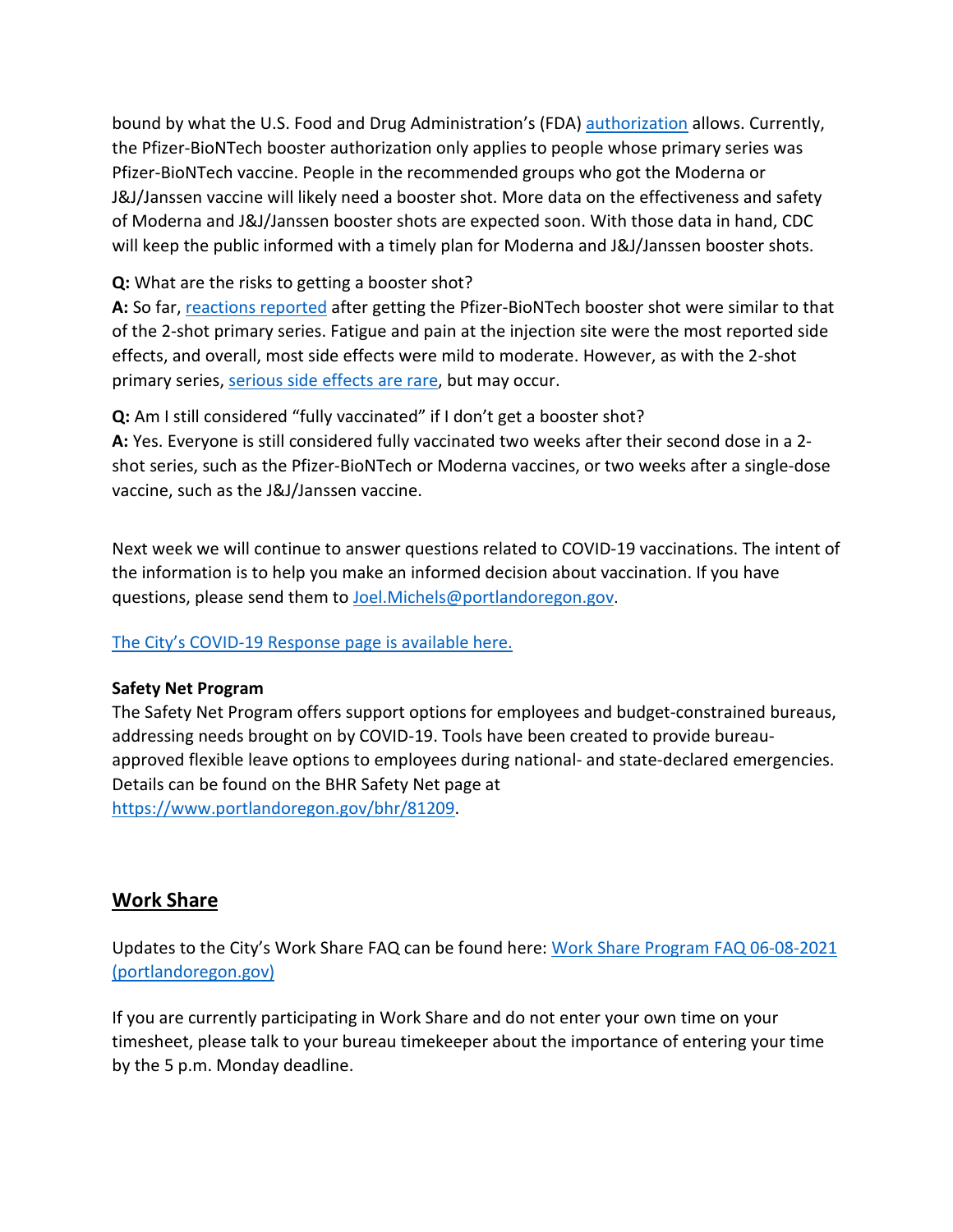If you or your timekeeper make a change to your timesheet **after** the Monday 5 p.m. deadline, **and it is still within the same week**, please email the Work Share team at [inboxworkshare@portlandoregon.gov](mailto:inboxworkshare@portlandoregon.gov) as soon as possible, **prior to 9 a.m. Friday**. The Work Share team will make every effort to update your claim before submitting to OED Friday afternoon.

#### **End of COVID-19 Federal Stimulus and How it Impacts Current Work Share Participants**

The COVID-19 stimulus provided by the federal government to supplement unemployment benefits expired Sept. 4, 2021. **This means that the extra \$300 (or \$252 with taxes withheld) per week will no longer be available** to City employees participating in the Work Share program. Those who continue to furlough or reduce their schedules under the Safety Net program will still be eligible to receive Work Share benefits. If you have any questions or concerns, please reach out to the Work Share team at [inboxworkshare@portlandoregon.gov.](mailto:inboxworkshare@portlandoregon.gov)

#### [The following Work Share updates are available here.](https://www.portlandoregon.gov/bhr/article/785595)

**OED Letters Regarding Pandemic Unemployment Assistance (PUA) Waiting Week Payments OED Adjudication (Judgment) for Missed Opportunities to Work Lost Wages Assistance Processing ReliaCard 1099-G Tax Information for Work Share Benefits CARES Act Extension Missed Opportunities to Work 1099-G Phone Number Report of Additional Income Work Share Claim Recertification Overpayment Updates Clarification 1099-G Discrepancies City of Portland Work Share Renewal Corrections to Work Share Claims**

If you have questions regarding Work Share benefits or the process, please email [Inboxworkshare@portlandoregon.gov.](mailto:Inboxworkshare@portlandoregon.gov)

# <span id="page-6-0"></span>**Forfeited Vacation Carryover Hours to be moved to a Separate Bank**

*(New-ish)* In support of your ongoing effort to serve the community during the pandemic, a new accrual bank for potentially forfeited (carryover) vacation hours will be established.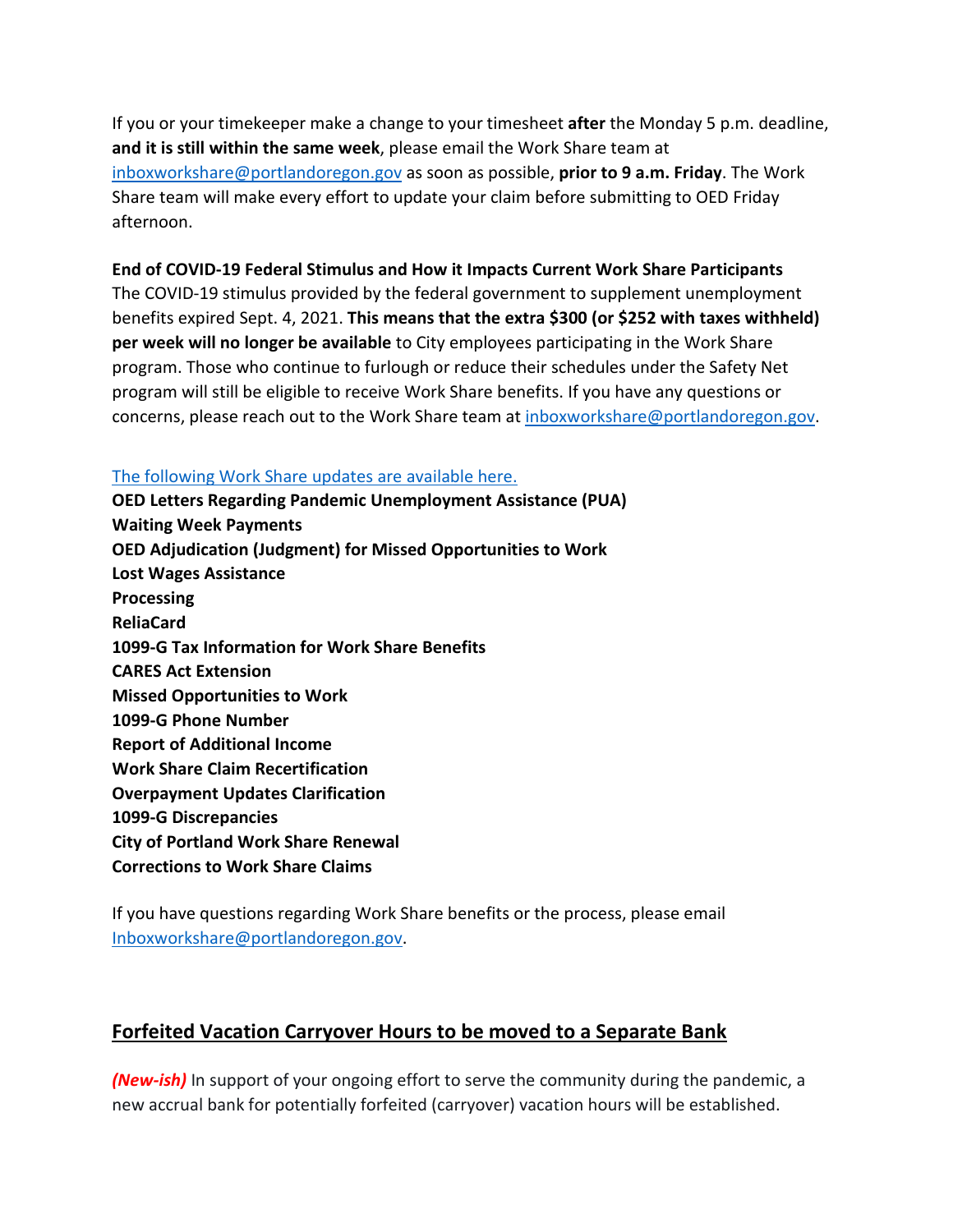#### [Read the ordinance here.](https://www.portland.gov/council/documents/ordinance/733-accrual-bank-vacation-over-max)

Historically, vacation hours over the maximum allowed (two to three years' accruals, depending on position) were forfeited if not used by the end of the first pay period in January. Now, accruals over maximum will be moved to a separate bank, accessible until calendar year 2024. If not used by then, the hours will be forfeited.

Find your vacation accrual rate i[n HRAR 6.03.](https://www.portland.gov/sites/default/files/2020-06/6-03-vacation.pdf)

# <span id="page-7-0"></span>**SuccessFactors Performance Management for Non-Represented Employees**



#### *(New-ish)* **Time to Check-In!**

The Refine phase of our new performance cycle runs from Oct. 1 – Dec. 31.

During this phase, BHR will conduct a mass launch of performance forms for all active employees on Oct. 1.

When employees are hired after Oct. 1, the employee's manager can launch their form by following the instructions on the Performance and Development Review web page under the, "07 Create a Performance Form (for a New Employee)" section. <https://www.portlandoregon.gov/bhr/80673>

The only action you will need to take during this Phase is to:

- a. Conduct the Refine check-in with your manager review your Service and People objectives and discuss progress to date.
	- **Performance Form 01 Check Ins [ Employee ] YouTube**
- b. Your manager will need to enter the date you conducted the check-in on the review form to complete this action.
	- **[Performance Form 02 Check Ins \[ Manager \] -](https://www.youtube.com/watch?v=Knt9VreiIYU) YouTube**

Remember, a good check-in simply ensures that you and your manager are taking a few moments to address four questions.

What we call the 4x4, which includes two questions that look backward and two questions that look forward.

Here's what a 4x4 quarterly check-In should cover: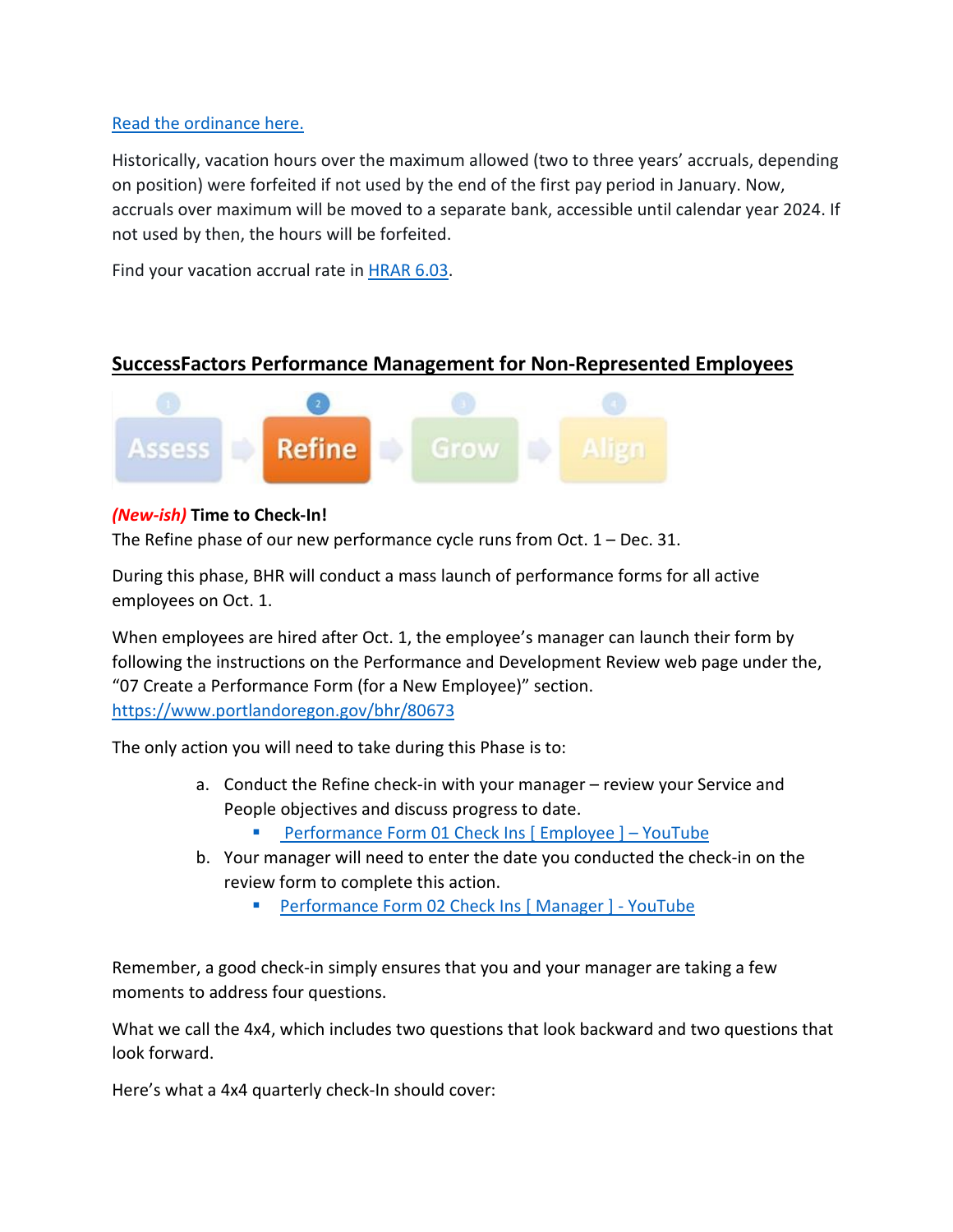- 1) How did you do against your service objectives during the last quarter?
- 2) How did you do against your people objectives during the last quarter?
- 3) What are your priorities for the next quarter?
- 4) What training, resources, or coaching do you need to meet those priorities?
	- Following each quarterly check-in, you and your manager should record progress, results, comments, as well as note any changes or necessary adjustments to each objective on your Performance form.
	- You can access the SuccessFactors Performance Management platform in CityLearner through [the employee portal,](https://www.portlandoregon.gov/employee/index.cfm?) or by opening the following CityLearner link in your browser [www.portlandoregon.gov/sf](http://www.portlandoregon.gov/sf) and clicking on "objectives" in the drop-down menu.

If you missed any of the communication or resources leading up to this point, you can access a simple process overview guide [here](https://www.portlandoregon.gov/bhr/article/758125) or check out the dedicated [BHR web page,](https://www.portlandoregon.gov/bhr/index.cfm?&c=80673) full of useful videos and reference material on our process.

# <span id="page-8-0"></span>**Black Space**

This meeting is specifically for City of Portland's Black employees. We will provide support where needed, and work together to identify common experiences as well as ways the City can better support and retain Black employees.

Monday, Oct. 25, 1 p.m. *(re-scheduled to Nov. 1)* Monday, Nov. 1, 1 p.m. Monday, Nov. 29, 1 p.m. Monday, Dec. 13, 1 p.m.

Please download and import the following iCalendar (.ics) files to your calendar system. Daily: [https://us02web.zoom.us/meeting/tZMlcO6opj0sGNSQPv9q05sEQwyNJI2fbqmR/ics?icsToken=](https://us02web.zoom.us/meeting/tZMlcO6opj0sGNSQPv9q05sEQwyNJI2fbqmR/ics?icsToken=98tyKuGvpjwtGtyTthuHRpwEGo_CKPTxiCFdjY1urS_zWjEDNxDTB_VbHJhWQt7S) [98tyKuGvpjwtGtyTthuHRpwEGo\\_CKPTxiCFdjY1urS\\_zWjEDNxDTB\\_VbHJhWQt7S](https://us02web.zoom.us/meeting/tZMlcO6opj0sGNSQPv9q05sEQwyNJI2fbqmR/ics?icsToken=98tyKuGvpjwtGtyTthuHRpwEGo_CKPTxiCFdjY1urS_zWjEDNxDTB_VbHJhWQt7S)

Join Zoom Meeting:

<https://us02web.zoom.us/j/87877086620?pwd=Q1VoWkNjb2xHT21ta1VVMWxNSEsvQT09> Meeting ID: 878 7708 6620 l Passcode: 275417 One tap mobile +13462487799,,87877086620#,,,,\*275417# US (Houston) +16699006833,,87877086620#,,,,\*275417# US (San Jose)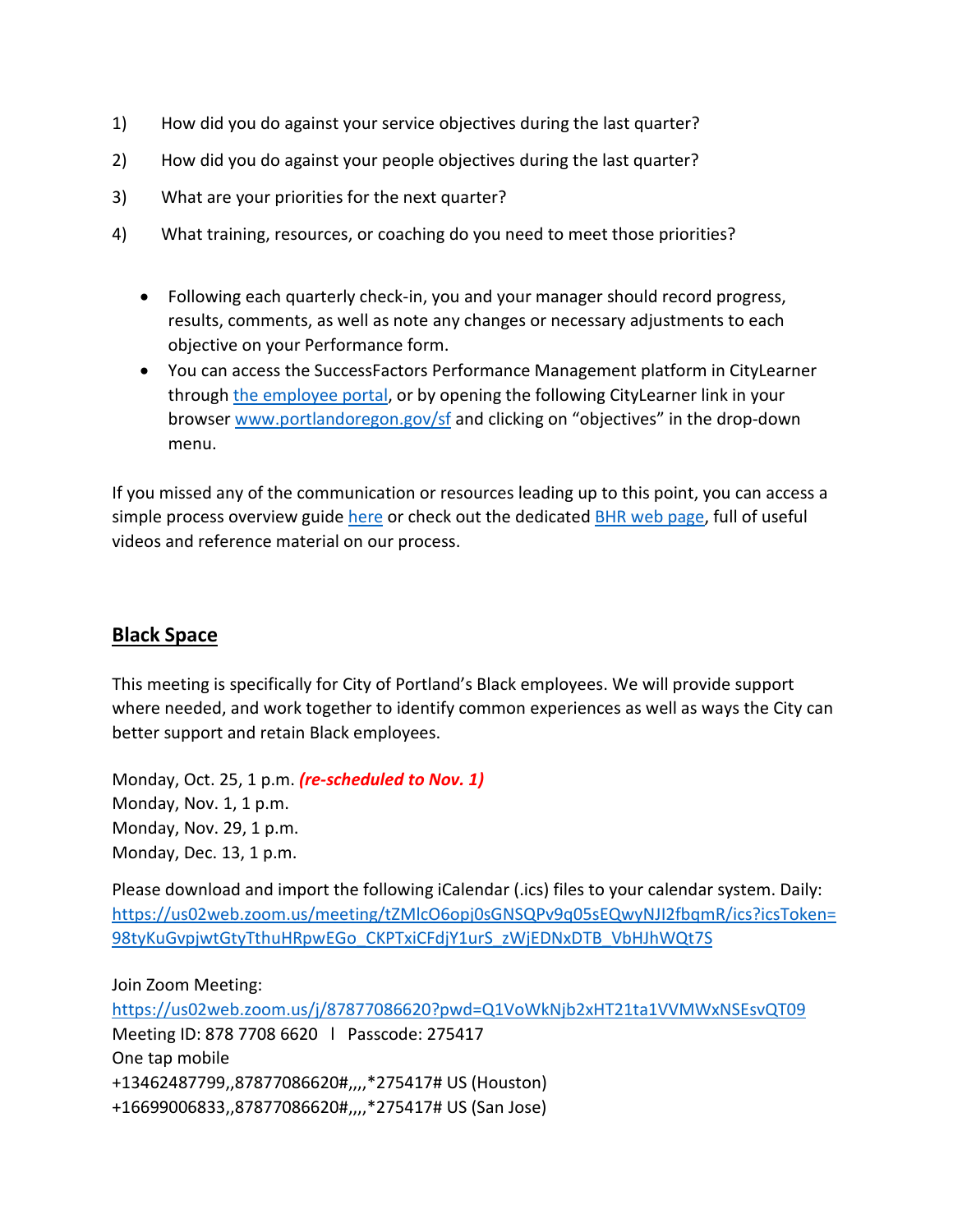### <span id="page-9-0"></span>**Recruiting**

#### **Jobs**

[Current Internal Recruitments](https://www.governmentjobs.com/careers/portlandor/promotionaljobs) [Current External Recruitments](https://www.governmentjobs.com/careers/portlandor?) [Current Lateral Transfer Opportunities](https://www.governmentjobs.com/careers/portlandor/transferjobs)

#### <span id="page-9-1"></span>**Benefits**

#### **Flu Shots**

On-site flu shot clinics are operating at most worksites this year to keep City employees healthy.

Because worksites need to limit the number of people in buildings, and some staff are required to be on-site, we ask -- **if you are currently working from home, please do not come into a City facility for your flu shot.**

Instead, Moda members can get flu shots at no cost from your primary care provider or any Express Scripts in-network pharmacy (when presenting your pharmacy card). If you are a Kaiser participant, members can schedule a flu shot appointment at [kp.org/flu.](https://healthy.kaiserpermanente.org/oregon-washington/health-wellness/flu) Kaiser members can also visit retail pharmacies including Albertsons, Costco, CVS, Fred Meyer, Rite Aid, Safeway, Walgreens, and Walmart to get a shot at no additional cost.

For those currently reporting to worksites, a complete list of on-site flu shot clinic options as well as instructions are available at: [2021 Flu Shot Clinics for Employees.](https://www.portland.gov/bhr/benefit-offerings/events/2021/9/15/2021-flu-shot-clinics-employees)

Please read the vaccine information sheet and complete the paperwork before visiting a worksite clinic.

#### **Employee Assistance Program (EAP)**

24-hour Help During Emergencies and Other Times of Need If you are in crisis, help is a confidential call away. Cascade/EAP: 1-800-433-2320 (text) 503-850-7721 National Suicide Hotline: 1-800-273-8255 (website) <https://suicidepreventionlifeline.org/>

#### **[Culturally Specific Resources for](https://www.portland.gov/bhr/benefit-offerings/news/2021/8/17/culturally-specific-resources-moda-members-0) Moda Members | Portland.go[v](https://www.portland.gov/bhr/benefit-offerings/news/2021/8/17/culturally-specific-resources-moda-members-0)**

Moda understands the need for culturally competent care, and is working to create more culturally specific content in order to help members find resources. If you're a Moda member,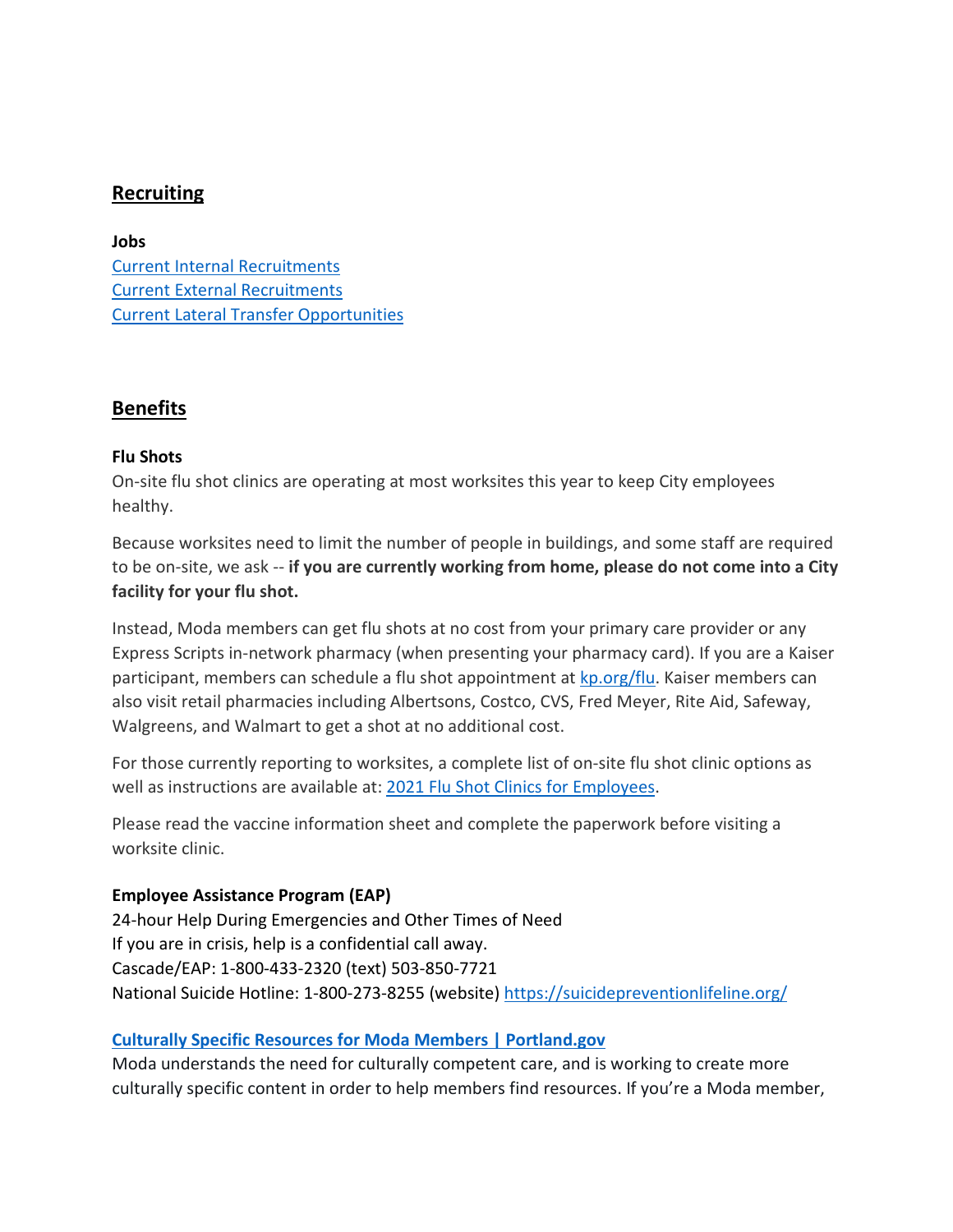now you can identify providers in your area and in-network.

#### **October is National Retirement Security month.**

Imagine what your life will be like in retirement. When do you want to retire? How much income will be enough? [Discover the tools and retirement options](https://www.portland.gov/bhr/benefit-offerings/news/2021/10/1/its-your-future-just-fund-it) that can help fund your future so you can retire well. It's your future, just fund it!

#### **Webinars**

[Webinars for All –](https://cascade-gateway.lifeadvantages.net/module.php/core/loginuserpass.php?AuthState=_3ce03a5425cee12e62d0304fc638e4faf53e14890d%3Ahttps%3A%2F%2Fcascade-gateway.lifeadvantages.net%2Fsaml2%2Fidp%2FSSOService.php%3Fspentityid%3Dhttps%253A%252F%252Fsaml-01.personaladvantage.com%252Fsp%26cookieTime%3D1625593352%26RelayState%3Dss%253Amem%253A1d8e1b0ec14601a8153ab04497bc5fd0f0d50a5926308558f40d35a41079c199) On Demand [Managers/Supervisors –](https://www.portlandoregon.gov/bhr/article/750308) On Deman[d](https://www.portlandoregon.gov/bhr/article/750308) [Access previous Cascade Centers and Moda Health webinars.](https://www.portlandoregon.gov/bhr/index.cfm?&c=79368)

# <span id="page-10-0"></span>**Procurement Trainings**

Do you buy goods and services as part of your job for the City? Sign up for an upcoming procurement class to learn about rules, tools, resources and best practices that will ensure we're accountable to the public – and simplify your work. Whether you're a newcomer looking for an introductory lesson or a pro who wants specialized advice, we have a class for you. Learn more about [October through December classes.](https://www.portlandoregon.gov/brfs/index.cfm?&a=780678)

# <span id="page-10-1"></span>**Training** *(VIRTUAL)*

Be sure to visit [CityLearner](https://www.portlandoregon.gov/sf) for course descriptions and the most current class details.

#### **Required, All Employees**

*HR 2.02, Workforce Harassment & Discrimination Prevention for Non-Supervisory Employees* Tuesday, Nov. 16, 1-3 p.m.

*Workplace Harassment, Discrimination, & Retaliation Prevention (HR 2.02) Refresher: Non-supervisory version*  Friday, Nov. 19, 9-10 a.m.

*Workplace Harassment, Discrimination, & Retaliation Prevention (HR 2.02) Training for Council staff ONLY (New)* Thursday, Oct. 28, 1-2:30 p.m.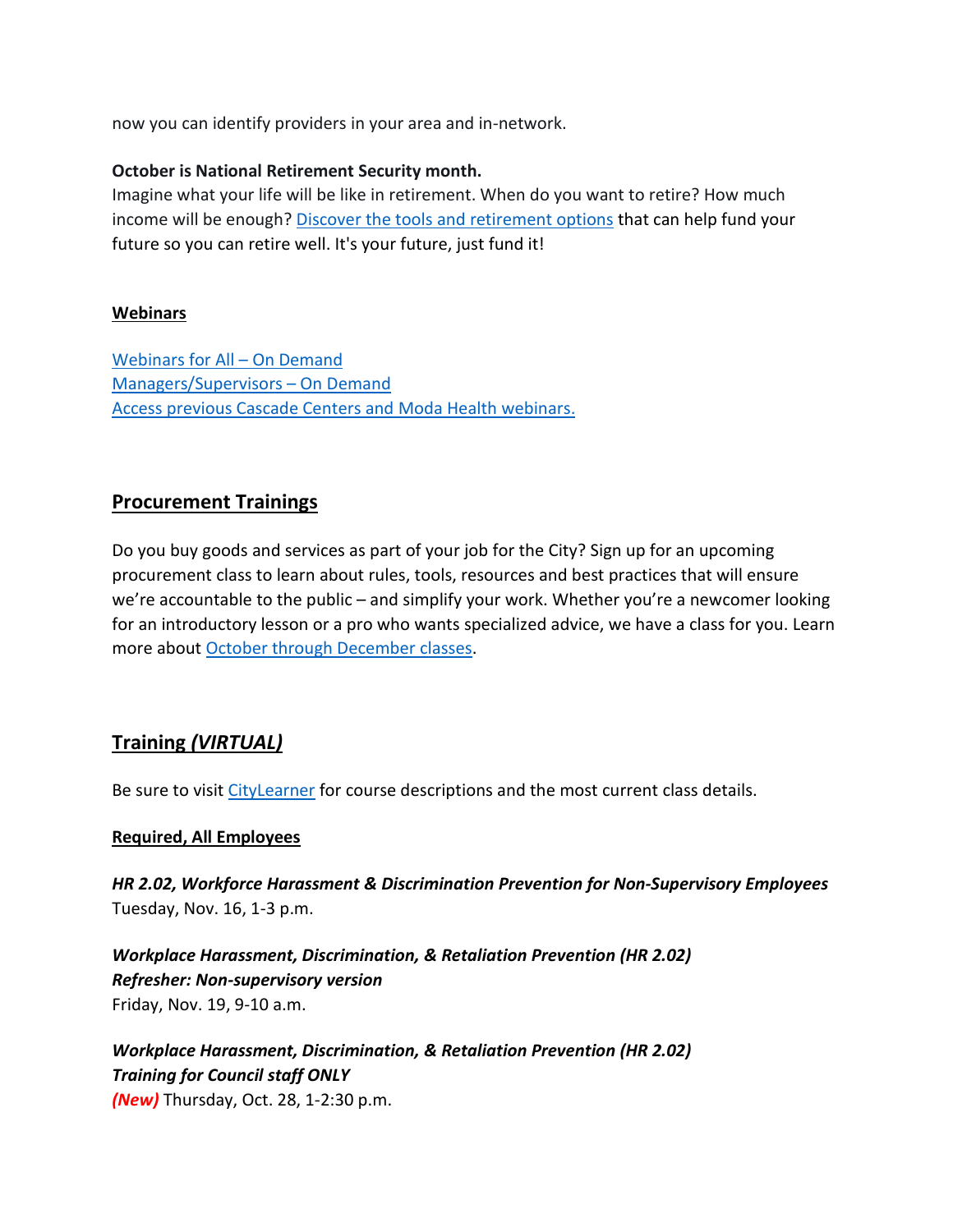# *Workplace Harassment, Discrimination, & Retaliation Prevention (HR 2.02) for Managers/Supervisors*

Wednesday, Oct. 20, 9-11 a.m.

# *Workplace Harassment, Discrimination, & Retaliation Prevention (HR 2.02) Refresher for Managers/Supervisors*

Wednesday, Dec. 15, 1-3 p.m.

*Racial Equity 101* Friday, Oct. 22, 8:30 a.m. - 12 p.m.

*Defensive Driver Training -- eLearning now available in CityLearner – Updated July 2021* Purpose: Present basic defensive driving techniques useful for any driver. Program also reviews expectations while driving on city business. These classes enable city drivers to comply with *[HRAR 4.13 Vehicle Loss Prevention.](http://www.portlandoregon.gov/?mode=search&search_action=SearchResults&top_category_tree_id=25777&filter_category_tree_id=25777&search_category_tree_id=25777&search_words=HRAR+4.13+Vehicle+Loss+Prevention&submit=Search)* Drivers need to refresh defensive driver training every three years. Content is broken into five modules or sections. Each module can be taken individually.

#### **Training topics include**:

- Driving policies
- Defensive driving strategies and techniques
- Factors affecting driver performance
- Safe backing
- Driving in adverse conditions
- Sharing the road
- Incident reporting requirements.

The eLearning can be taken at any time. Here is a direct link to the course: [Defensive Driver](https://cityofport.plateau.com/learning/user/common/viewItemDetails.do?OWASP_CSRFTOKEN=5M1O-5ANN-0TLU-3QOL-OISM-MYFY-1V3A-L7M9&componentID=LMS61011177&componentTypeID=ELRN&fromSF=Y&revisionDate=1607576040000&menuGroup=Learning&menuItem=Cur&fromDeepLink=true&hideItemDetailsBackLink=true)

#### **Leadership Engagement and Development (LEAD) Program for Managers & Supervisors**

#### *Employee Lifecycle Training*

*(New)* In this 2-part LEAD certification kickoff course, core values, including transparency, human-focused service, and equity are emphasized within each phase of the employee lifecycle. Managers and supervisors will be equipped with an essential understanding of policies, processes, tools, and best practices for supporting employees in each of the five phases: Recruitment, Talent Selection, Onboarding, Employee Development, and Employee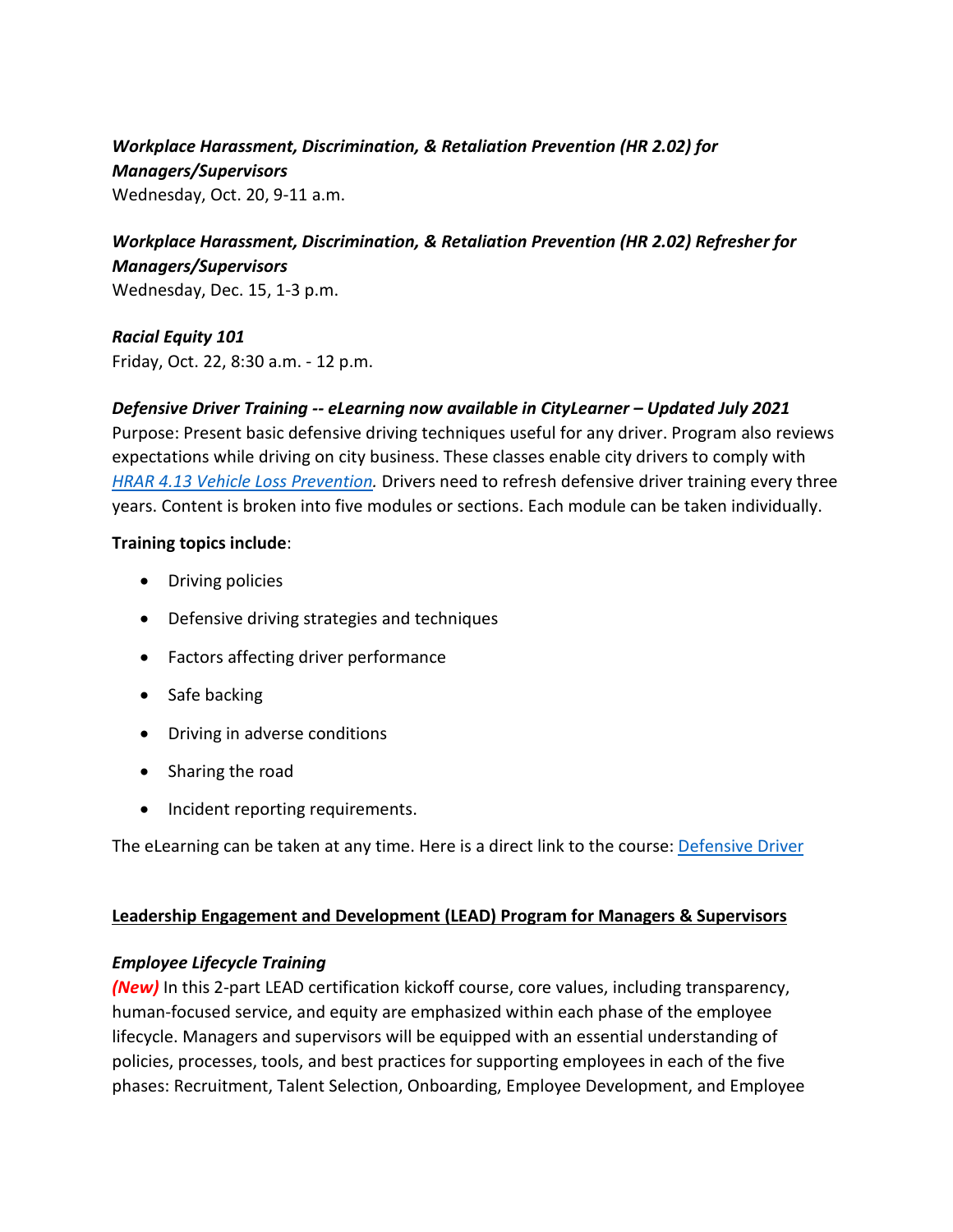Engagement. Day 1: Tuesday, Nov. 2, 9 a.m. - 12:30 p.m. Day 2: Thursday, Nov. 4, 9 a.m. - 12:30 p.m.

#### *Emotional Intelligence*

*(New)* Do you ever get upset at work? Do you work with people who sometimes get upset or shut down? If you answered yes, you're human and you work with other humans! And, it's likely you experience a range of emotions at work from anger and fear to joy and compassion. In this introductory class, we examine the spectrum of emotions in our daily lives and learn how to cultivate awareness and acceptance of what our emotions are telling us.

In this 2-part training, we break down the core competencies of emotional intelligence at work and identify specific strategies to slow down, process what is happening and build the support you and your teams need. Emotional intelligence is essential to embodying the City of Portland's core values, and is foundational to dismantling systems of oppression and leading resilient and empowered teams. Hosted by BHR, this virtual class is led by Dawn Uchiyama, Deputy Director at the Bureau of Environmental Services, who wholeheartedly invites you to join the conversation.

Day 1: Tuesday, Nov. 16, 1-4 p.m. Day 2: Thursday, Nov. 18, 1-4 p.m.

#### *Centering Well-being*

*(New)* The Centering Mental Well-being training for leaders is a training created to promote awareness; destigmatize mental health to increase understanding; and provide tools, resources, and information to capacitate leaders. Capacity building enables leadership to be more skilled to acknowledge the prevalence of mental health disabilities; provide safety, support, and inclusivity for those persons in the workplace who experience mental health disabilities; to create and implement policies practices and procedures that center well-being from a person-centered lens.

Wednesday, Dec. 8, 9 a.m. - 12:30 p.m.

#### **Professional Development**

#### *New Employee Orientation*

Click [New Employee Orientation](https://www.portlandoregon.gov/bhr/77721) for more information. Tuesday, Nov. 9, 10 a.m. - 1:30 p.m. (30-minute lunch break is included)

#### *Reasonable Employment Accommodations*

Get an overview of the reasonable accommodations process for City of Portland job applicants and employees who have disabilities, are pregnant or nursing, and/or observe a religious practice(s). Includes a brief review of the City of Portland's legal and equity commitments,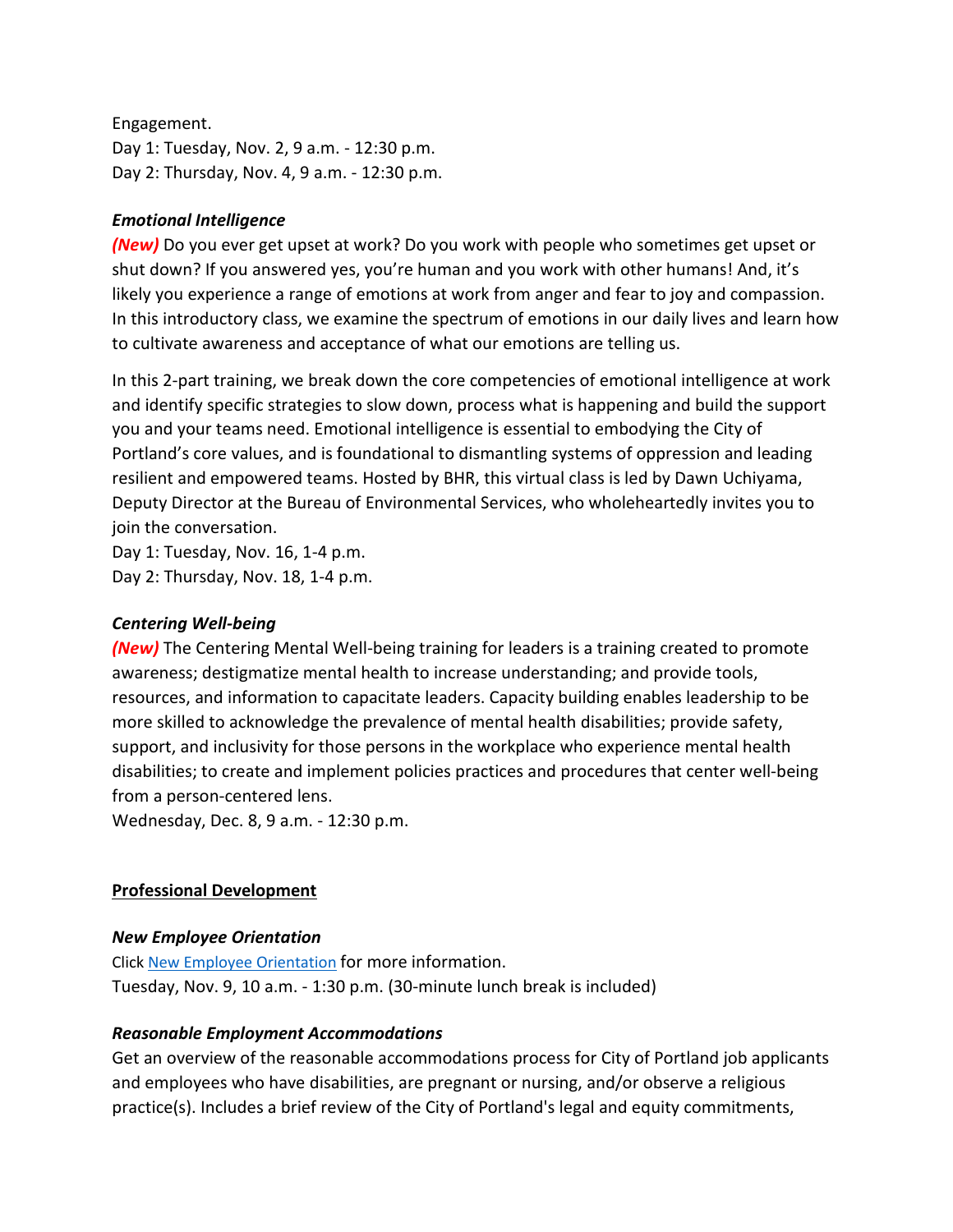definitions of covered groups, and a step-by-step look at the accommodations process. Friday, Oct. 22, 11 a.m. - 12:15 p.m.

# *SAP SuccessFactors hosts the City's new online Performance Review Process for all meriteligible staff!*

Specifically designed for non-supervisory staff as well as managers and supervisors, to provide participants with an overview of the Fiscal Year process with information on the four phases of the performance review cycle including – Assess, Refine, Grow, and Align.

At the completion of the courses, participants should have a understanding of the following:

- Performance cycle
- Two types of objectives used in this process
- How to conduct a check-in
- How this cycle supports fair and consistent ratings.

Here are the direct link to the classes:

[SuccessFactors Performance Review Process Overview](https://cityofport.plateau.com/learning/user/common/viewItemDetails.do?OWASP_CSRFTOKEN=DU90-LX7U-MJFA-R3RR-74UK-2I97-WO9L-P1RW&componentID=29037&componentTypeID=ELRN&fromSF=Y&revisionDate=1621295700000&menuGroup=Learning&menuItem=Cur&fromDeepLink=true&hideItemDetailsBackLink=true) [SuccessFactors Performance Review Process Overview for Managers and Supervisors](https://cityofport.plateau.com/learning/user/common/viewItemDetails.do?OWASP_CSRFTOKEN=52B6-NP4F-RXCB-ZUY3-124U-DEBZ-IMIS-A678&componentID=29040&componentTypeID=ELRN&fromSF=Y&revisionDate=1621298220000&menuGroup=Learning&menuItem=Cur&fromDeepLink=true&hideItemDetailsBackLink=true)

#### **BHR Training Course Survey: PCC Courses**

*(New)* Every year, BHR's Training Team works with the CLIMB Center at Portland Community College (PCC) to identify which professional development classes to offer to City of Portland employees. This year, we want to hear from you!

This 5-minute survey is anonymous, and results will be used to help BHR and PCC prioritize which professional development classes to offer for Winter and Spring terms this fiscal year (2021-2022). Here is the link to the survey: [https://www.surveymonkey.com/r/LK6S9SH.](https://www.surveymonkey.com/r/LK6S9SH)

**Please respond by Friday, Oct. 29.** Thank you in advance for your time and input!

#### **Procurement Training**

#### *Introduction to Procurement*

An introductory course explaining the fundamentals of public procurement at the City of Portland. This course is recommended before taking other courses in the curriculum. Thursday, Oct. 21, 9-11 a.m.

*[Join Microsoft Teams Meeting](https://teams.microsoft.com/l/meetup-join/19%3ameeting_OWI3OGJlZDAtYTlhYS00ZWQ0LTkwNWYtOTM5YmZlYzI1MmIx%40thread.v2/0?context=%7b%22Tid%22%3a%22636d7808-73c9-41a7-97aa-8c4733642141%22%2c%22Oid%22%3a%2286b2ae6e-2fe6-44ca-9974-4b60b2e2cd99%22%7d)* [+1 971-323-0035](tel:+19713230035,,853213754) Conference ID: 853 213 754#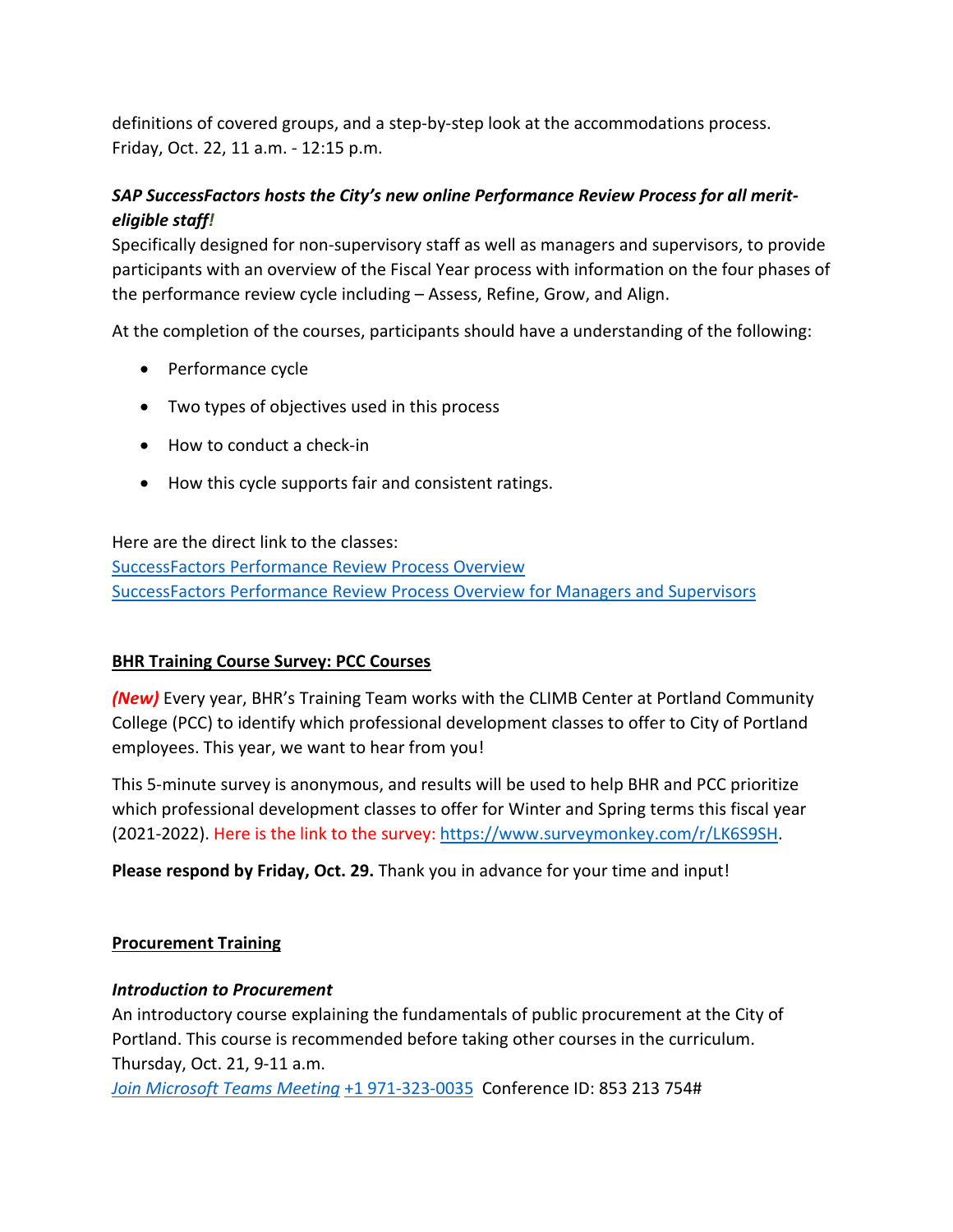#### *Roles & Responsibilities in Construction Invitation to Bid Process*

Course objectives are to create a timeline outlining the major steps of the Construction Invitation to Bid (ITB) Process and review the roles and responsibilities in each step. Tuesday, Oct. 26, 1-3 p.m.

[Join Microsoft Teams Meeting](https://teams.microsoft.com/l/meetup-join/19%3ameeting_ZTVmYjdjYjYtNDIwNC00MmE4LTkyNDktZTBjOTJjZmFkYjYw%40thread.v2/0?context=%7b%22Tid%22%3a%22636d7808-73c9-41a7-97aa-8c4733642141%22%2c%22Oid%22%3a%2286b2ae6e-2fe6-44ca-9974-4b60b2e2cd99%22%7d) [+1 971-323-0035](tel:+19713230035,,705171238) Conference ID: 705 171 238#

#### *Market Research*

*(New)* Course objective is to be able to perform the Market Research Process, which is comprised of three distinct activities: Market Research, Market Analysis, and Market Intelligence. The Market Research Process is critical because it's the first step in making the most appropriate decision regarding the procurement of purchases. Tuesday, Nov. 2, 9-11 a.m. [Join Microsoft Teams Meeting](https://teams.microsoft.com/dl/launcher/launcher.html?url=%2F_%23%2Fl%2Fmeetup-join%2F19%3Ameeting_YTUwYjg0ODEtMTZiMS00ZmRlLThjODctZDE5NDdkNzg1ZTdh%40thread.v2%2F0%3Fcontext%3D%257b%2522Tid%2522%253a%2522636d7808-73c9-41a7-97aa-8c4733642141%2522%252c%2522Oid%2522%253a%252286b2ae6e-2fe6-44ca-9974-4b60b2e2cd99%2522%257d%26anon%3Dtrue&type=meetup-join&deeplinkId=6c066d0b-0725-464d-9d13-2c553e9124ae&directDl=true&msLaunch=true&enableMobilePage=true) [+1 971-323-0035](tel:+19713230035,,729574355) Conference ID: 729 574 355#

#### *Alternative Construction Methods*

*(New)* An introduction to alternate construction methods other than the standard "Design, Bid, Build Method" currently in use.

Tuesday, Nov. 9, 9-11 a.m. [Join Microsoft Teams Meeting](https://teams.microsoft.com/l/meetup-join/19%3ameeting_ZjhkNmE5Y2EtODgyZS00NGQ4LTkxZGEtMDY1ZTE4YzdlYmZh%40thread.v2/0?context=%7b%22Tid%22%3a%22636d7808-73c9-41a7-97aa-8c4733642141%22%2c%22Oid%22%3a%2286b2ae6e-2fe6-44ca-9974-4b60b2e2cd99%22%7d) [+1 971-323-0035](tel:+19713230035,,866311935) Conference ID: 866 311 935#

See [a complete list of Procurement Trainings.](https://www.portlandoregon.gov/brfs/article/780678)

To register, go to [CityLearner](https://www.portlandoregon.gov/sf) (using Internet Explorer, Edge or Chrome; a remote access token is not needed), select "Learning," type the course name into the "Find Learning" search field, then click "Go" to locate the course. Click "See Classes" to view the class dates and Zoom meeting invitation information. Be sure to add the Zoom meeting invitation to your Outlook Calendars, then register for the date and time that work for your schedule. If you need assistance with CityLearner, please go to [CityLearner Help,](https://www.portlandoregon.gov/bhr/69963) or send an email to [BHR Training.](mailto:hrtraining@portlandoregon.gov)

If you have questions about the listed trainings, or any others, please send a message to [hrtraining@portlandoregon.gov.](mailto:hrtraining@portlandoregon.gov)

# *Thank You!*



**BHR Communications**  City of Portland, OMF Bureau of Human Resources Ph: 503.823.3572 | Fax: 503.865.3288 [Twitter](https://twitter.com/PortlandGov) [| Facebook](https://www.facebook.com/PortlandORGov/?__tn__=kHH-R) [| Instagram](https://www.instagram.com/portlandgov/)